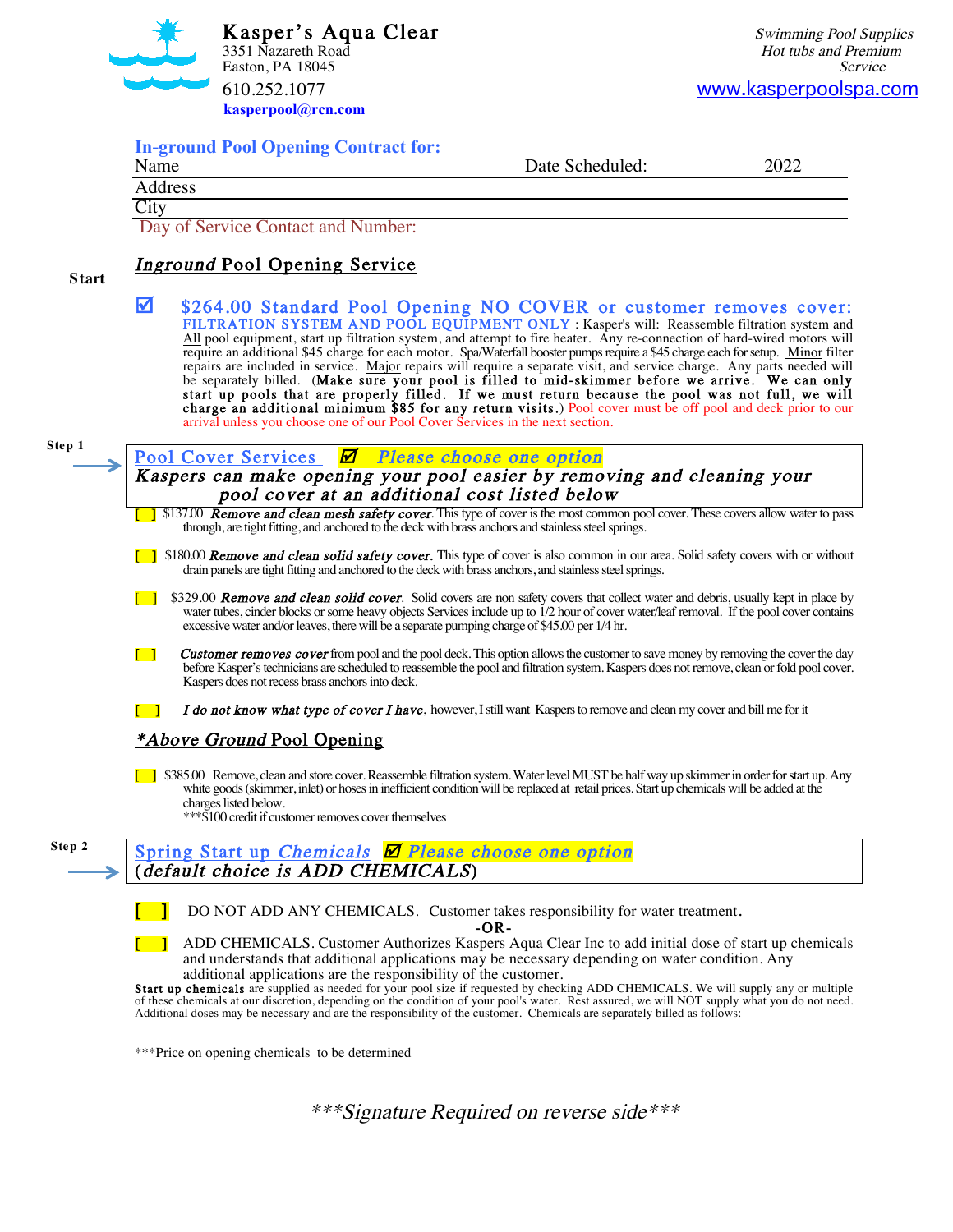#### TERMS AND CONDITIONS

**Step 3**

" Customer shall provide a water discharge area within 200' of swimming pool. It is illegal to discharge water containing chlorine and some algaecides into storm drains that lead directly to rivers, streams, creeks or other natural bodies of water. Kaspers will not knowingly discharge into such drains and reserves the right to refuse customers request to do so. Damage done to neighboring property or fines incurred due to runoff from the customer approved discharge area is the financial responsibility of the customer.

• Service technicians must have access to a water supply (garden hose) and 110V electrical outlets within 50' of work area.

• Kasper's assumes no responsibility for the tearing of any cover caused by winter damage or normal removal procedures.<br>Kaspers assumes no responsibility for pool equipment failure or damage caused by age, fatigue, or norm

Kaspers reserves the right to refuse to install or operate any pool equipment that is deemed unsafe by our technicians. This includes but is not limited to diving boards, ladders, handrails, and heaters.

• DOGS: In the interest of safety for our technicians and your pets, Kasper's requires that owners do NOT leave their dogs out loose in the pool area while our technicians are on site Kaspers reserves the right to stop work until the pet is secured.

- "CHILDREN: In the interest of safety, Kaspers requires that no unattended children be allowed in the work zone while our technicians are on site or after our technicians leave if the work requires multiple days.
- "GATES AND FENCES: Customer must provide latching gates in good working order. Locked gates that can not readily be unlocked and stops Kaspers Technicians from completing the service call requested and requires a return visit will be billed for both service calls. Gates and fences in disrepair are not the responsibility of Kaspers Aqua Clear Inc. or its representatives.
- Any permits required for the disposal of water must be obtained by the customer prior to beginning work . The water discharge area cannot violate any township ordinances. If any fines or damages are incurred because of where we are directed to discharge the water, the owner agrees to accept responsibility and pay for such costs. The customer shall provide fresh water fo leaves or debris (more than 3 garbage cans) an additional charge of \$47 per can will be made.
- Kasper's will not be held responsible for any damage to lawns, shrubbery, or landscaping caused by discharging pool water and its contents for purposes of cleaning, painting, or repairing a pool, or the backwashing or cleaning of the filter system.
- Opening services will not be performed unless your account is current. Should it be necessary for us to obtain legal representation and or institute suit for
- collection, the owner agrees to pay in addition to the amount due, interest thereon and all attorney fees and court costs.<br>• You, the pool owner, may cancel this contract, IN WRITING, up to 24 hours prior to work being sch monies will be forfeited. See Notice of Cancellation, attached, for an exception to this contract condition.
- Balance of payment for all services and supplies is due upon completion of work. All accounts not paid in full within 30 days will incur a service charge of \$25.00, accounts past due 60 days will be submitted to a collections agency.

• This agreement becomes valid upon Kasper's receipt of a properly signed and dated copy, accompanied with the required deposit

Your acceptance of this contract by signature below, and return of original copy to our office with the required deposit will constitute a contract entered into in accordance with the terms and conditions stated above and on the opposite side of this paper. Kasper's, upon receipt of a valid contract, agrees to service the swimming pool/spa for aforementioned owner who agrees to pay for the service outlined above and in accordance with the terms set forth in this contract.

You, the pool owner, may cancel this contract at any time prior to midnight of the third business day after the date of this transaction (the date you affix your signature). See the attached notice of cancellation form for an explanation of this right.

By\_\_\_\_\_\_\_\_\_\_\_\_\_\_\_\_\_\_\_\_\_\_\_\_\_\_\_\_\_\_\_\_\_\_\_\_\_\_\_\_\_\_\_\_\_\_\_\_Date\_\_\_\_\_\_\_\_\_\_\_\_\_ Authorized Signature DEPOSIT A 50% deposit of all the chosen services (not necessary for chemicals) must accompany signed contract. Check, money order or credit card authorizations are accepted. Deposits must be received by Kaspers no later than one (1) week prior to scheduled services. FINAL PAYMENT By completing the Credit Card Authorization below, final payment will be charged to the credit card the day services are rendered. Alternative final payment methods such as cash, check or money order will be invoiced with net terms of thirty (30) days. Credit Card Authorization: Deposits will be applied upon receipt of this contract. **Step 4**

|                                         | Balances will be applied to credit card the day services are completed. |
|-----------------------------------------|-------------------------------------------------------------------------|
| $\bullet$ Card No. $\parallel$          |                                                                         |
| Exp.Date                                |                                                                         |
| <b>CVC Code REQUIRED</b>                | 3 digits on back (American Express – 4 digits on front)                 |
|                                         | Deposit Amount Authorized: 50% of chosen services or \$                 |
| Name on Card                            |                                                                         |
| Signature for Credit Card Authorization |                                                                         |
| • Email address                         |                                                                         |
|                                         | Kasper's Aqua Clear, Inc.                                               |
|                                         | $\mu$ <sub>E</sub> $\mu$ DA016742. NJ HIC #12VH05275100                 |

Dep. & Date received (office use only) \_\_\_\_\_\_\_\_\_\_\_\_\_ HIC # PA016743, NJ HIC # 13VH05275100